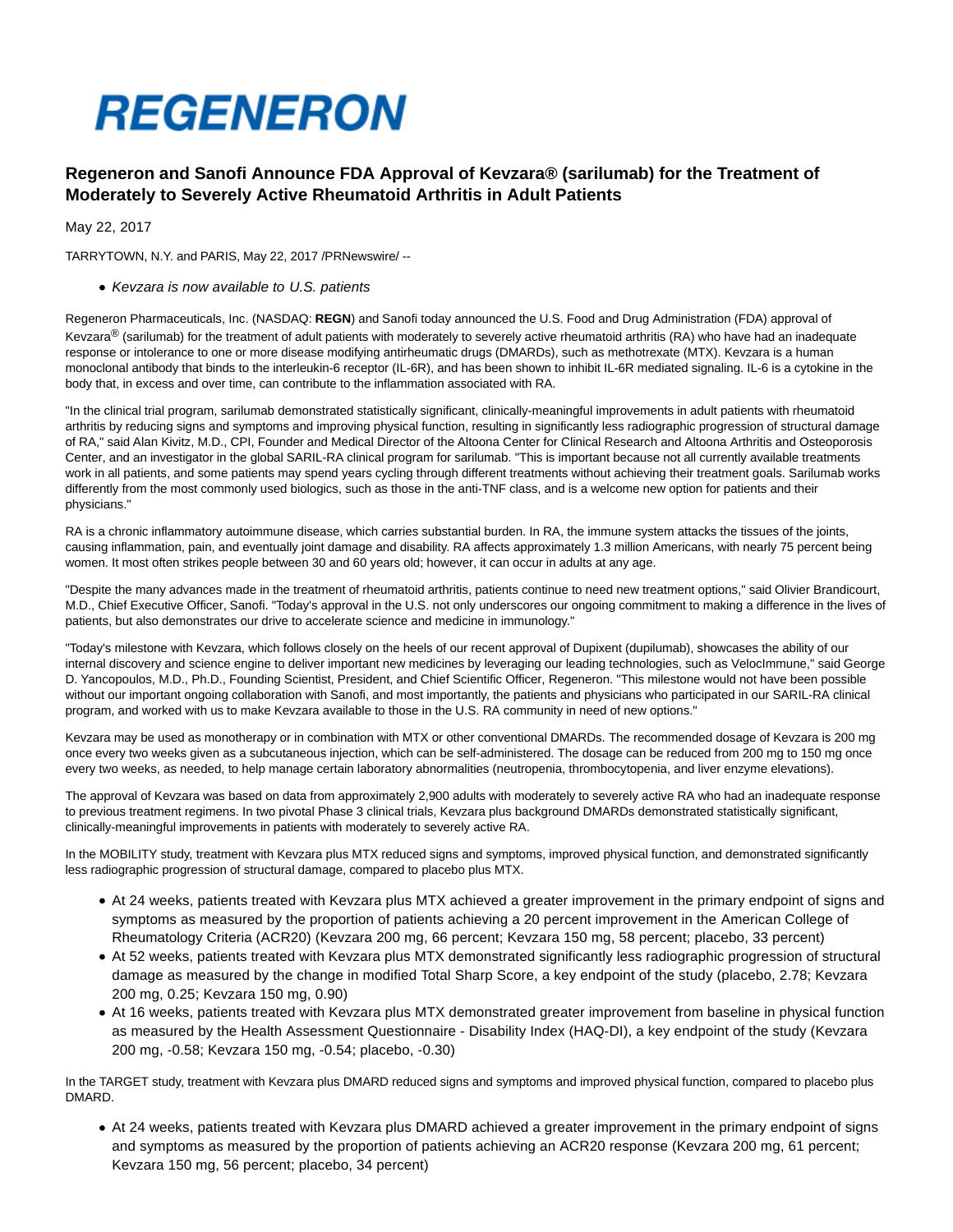At 12 weeks, patients treated with Kevzara plus DMARD demonstrated greater improvement from baseline in physical function as measured by HAQ-DI, a key endpoint of the study (Kevzara 200 mg, -0.49; Kevzara 150 mg, -0.50; placebo, -0.29)

Patients treated with Kevzara are at increased risk of developing serious infections that may lead to hospitalization or death. The most common adverse reactions (occurring in at least 3 percent of patients treated with Kevzara in combination with DMARDs vs. placebo in combination with DMARDs) observed with Kevzara in the clinical studies were neutropenia (7-10 percent vs. 0.2 percent), increased alanine aminotransferase (5 percent vs. 2 percent), injection site erythema (4-5 percent vs. 0.9 percent), upper respiratory infections (3-4 percent vs. 2 percent) and urinary tract infections (3 percent vs. 2 percent).

Sanofi and Regeneron are committed to helping patients in the U.S. who are prescribed Kevzara gain access to the medicine and receive the support they may need. The companies have launched KevzaraConnect<sup>®</sup>, a comprehensive and specialized program that provides support services to patients throughout every step of the treatment process. KevzaraConnect will also help eligible patients who are uninsured, lack coverage, or need assistance with their out-of-pocket copay costs. Additionally, KevzaraConnect offers personalized support from registered nurses and other specialists who are available 24/7 to speak with patients and help them navigate the complex insurance process. For more information, please call 1-844- Kevzara (1-844-538-9272) or visit www.Kevzara.com.

The U.S. Wholesale Acquisition Cost (WAC) of Kevzara is \$39,000/year for the 200 mg and 150 mg doses, and is approximately 30 percent lower than the WAC for the two most widely used TNF-alpha inhibitors. Actual costs to patients, payers and health systems are anticipated to be lower as WAC does not reflect discounts, rebates or copay support.

In the U.S., Kevzara will be marketed by Regeneron and Sanofi Genzyme, the specialty care global business unit of Sanofi. Kevzara was approved in Canada in January 2017. In April 2017, the European Medicine Agency's (EMA) Committee for Medicinal Products for Human Use (CHMP) adopted a positive opinion for the marketing authorization of Kevzara recommending its approval for use in adult patients with moderately to severely active RA. A final decision on the Marketing Authorization Application (MAA) for Kevzara in the European Union will be made by the European Commission in the coming months. The companies are also seeking approvals in a number of other countries globally.

# **IMPORTANT SAFETY INFORMATION**

**Kevzara can cause serious side effects including:**

- **SERIOUS INFECTIONS**: **Kevzara is a medicine that affects your immune system. Kevzara can lower the ability of your immune system to fight infections. Some people have serious infections while using Kevzara, including tuberculosis (TB), and infections caused by bacteria, fungi, or viruses that can spread throughout the body. Some people have died from these infections.**
	- Before starting Kevzara, tell your healthcare provider if you:
		- think you have an infection or have symptoms of an infection, with or without a fever, such as sweats or chills, muscle aches, cough, shortness of breath, blood in phlegm, weight loss, warm, red or painful skin or sores on your body, diarrhea or stomach pain, burning when you urinate or urinating more often than normal or feel very tired; or are being treated for an infection, get a lot of infections or have repeated infections
		- have diabetes, HIV, or a weakened immune system.
		- have TB, or have been in close contact with someone with TB
		- live or have lived, or have traveled to certain parts of the country (such as the Ohio and Mississippi River valleys and the Southwest) where there is an increased chance of getting certain fungal infections (histoplasmosis, coccidioidomycosis, or blastomycosis)
		- have or have had hepatitis
	- After starting Kevzara, call your healthcare provider right away if you have any symptoms of an infection.
- **CHANGES IN CERTAIN LABORATORY TEST RESULTS:** Your healthcare provider should do blood tests before and after starting Kevzara to check for low neutrophil (white blood cells that help the body fight off bacterial infections) counts, low platelet (blood cells that help with blood clotting and stop bleeding) counts, and an increase in certain liver function tests. Changes in test results are common with Kevzara and can be severe. You may also have changes in other laboratory tests, such as your blood cholesterol levels.
- **TEARS (PERFORATION) OF THE STOMACH OR INTESTINES:** Some people using Kevzara get tears in their stomach or intestine. Call your healthcare provider right away if you have fever and stomach (abdominal) pain that does not go away.
- **CANCER:** Kevzara may increase your risk of certain cancers by changing the way your immune system works. Tell your healthcare provider if you have ever had any type of cancer.
- **SERIOUS ALLERGIC REACTIONS:** Serious allergic reactions can happen with Kevzara. Get medical attention right away if you have any of the following signs: shortness of breath or trouble breathing; feeling dizzy or faint; swelling of the lips, tongue or face; moderate to severe stomach (abdominal) pain or vomiting; or chest pain.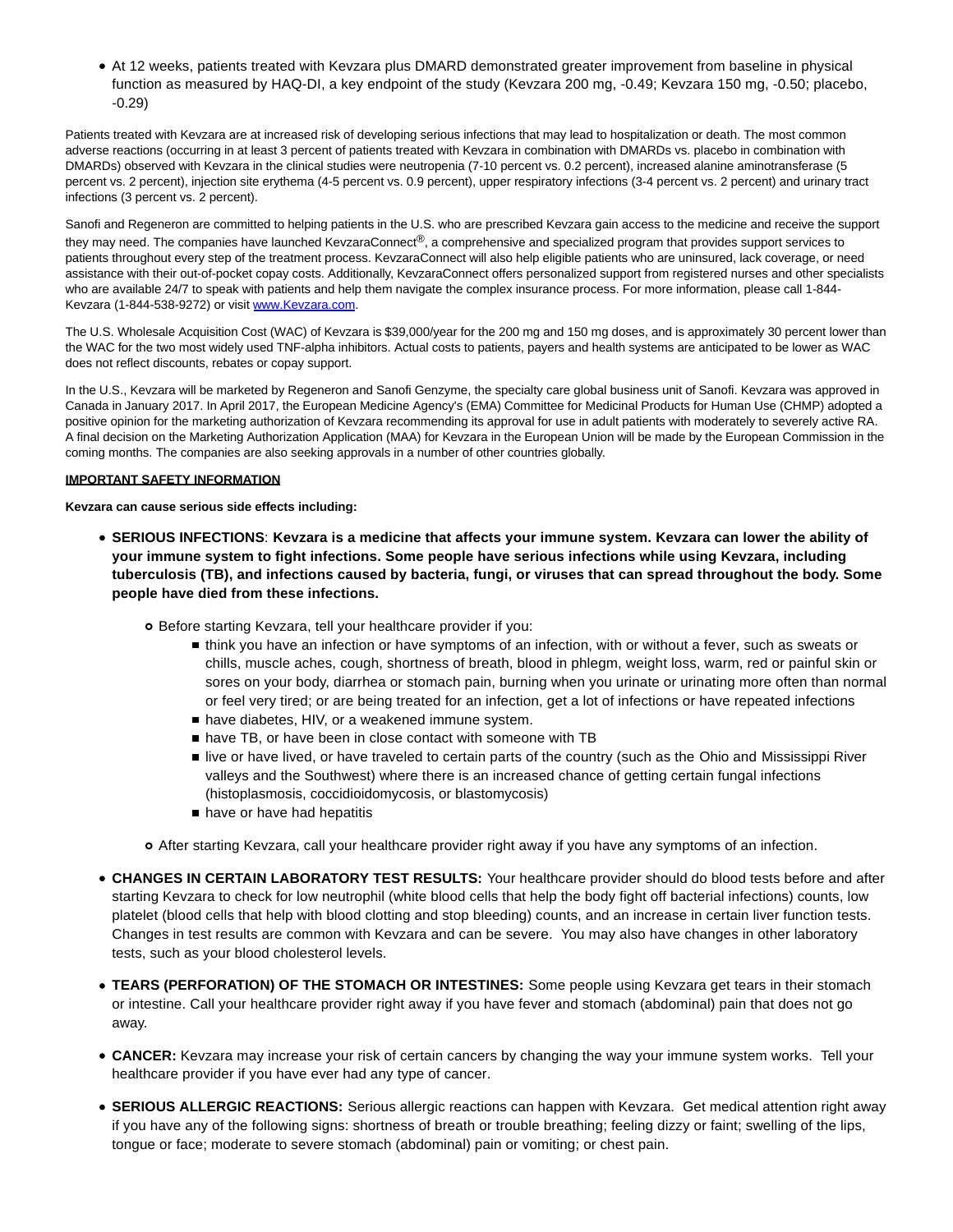- Do not use Kevzara if you are allergic to Sarilumab or any of the ingredients of Kevzara.
- Before using Kevzara, tell your healthcare provider if you:
	- have an infection
	- have liver problems
	- have had stomach (abdominal) pain or a condition known as diverticulitis (inflammation in parts of the large intestine) or ulcers in your stomach or intestines
	- recently received or are scheduled to receive a vaccine. People who take Kevzara should not receive live vaccines.
	- plan to have surgery or a medical procedure
	- are pregnant or plan to become pregnant. It is not known if Kevzara will harm your unborn baby
	- are breastfeeding or plan to breastfeed. Talk to your healthcare provider about the best way to feed your baby if you use Kevzara. It is not known if Kevzara passes into your breastmilk.
	- o take any medicines, including prescription and nonprescription medicines, vitamins, and herbal supplements. Especially tell your healthcare provider if you use any other medicines to treat your RA. Using Kevzara with these medicines may increase your risk of infection.
- The most common side effects include:
	- o injection site redness
	- upper respiratory tract infection
	- urinary tract infection
	- o nasal congestion, sore throat, runny nose

**These are not all the possible side effects of Kevzara. Tell your doctor about any side effect that bothers you or does not go away. You are encouraged to report negative side effects of prescription drugs to the FDA a[t www.fda.gov/medwatch o](http://www.fda.gov/medwatch)r call 1-800-FDA-1088 or to Sanofi-Aventis at 1-800-633-1610.**

To learn more, talk about Kevzara with your healthcare provider or pharmacist. The FDA-approved Medication Guide and Prescribing Information can be found at Keyzara.com or by calling 1-844-Keyzara (1-844-538-9272).

#### **Please clic[k here f](http://products.sanofi.us/kevzara/kevzara.pdf)or full prescribing information including risk of SERIOUS SIDE EFFECTS and Medication Guide**

# **About Sanofi**

Sanofi, a global healthcare leader, discovers, develops and distributes therapeutic solutions focused on patients' needs. Sanofi is organized into five global business units: Diabetes and Cardiovascular, General Medicines and Emerging Markets, Sanofi Genzyme, Sanofi Pasteur and Consumer Healthcare. Sanofi is listed in Paris (EURONEXT: SAN) and in New York (NYSE: SNY).

Sanofi Genzyme focuses on developing specialty treatments for debilitating diseases that are often difficult to diagnose and treat, providing hope to patients and their families.

# **About Regeneron Pharmaceuticals, Inc.**

Regeneron (NASDAQ: REGN) is a leading science-based biopharmaceutical company that discovers, invents, develops, manufactures and commercializes medicines for the treatment of serious medical conditions. All Regeneron commercialized medicines were discovered and developed by our own scientists, including therapies for eye diseases, high LDL cholesterol, atopic dermatitis, rheumatoid arthritis, and a rare inflammatory condition. Regeneron also has product candidates in development in other areas of high unmet medical need, including asthma, pain, cancer and infectious diseases. Regeneron invented the leading VelociSuite® technologies, which are a suite of complementary genetics-based technologies that accelerate, improve and disrupt the traditional drug discovery and development process and established the Regeneron Genetics Center, one of the largest genetic sequencing efforts in the world. For additional information about the company, please visit [www.regeneron.com o](http://www.regeneron.com/)r follow @Regeneron on Twitter.

## **Sanofi Forward-Looking Statements**

This press release contains forward-looking statements as defined in the Private Securities Litigation Reform Act of 1995, as amended. Forwardlooking statements are statements that are not historical facts. These statements include projections and estimates regarding the marketing and other potential of the product, or regarding potential future revenues from the product. Forward-looking statements are generally identified by the words "expects", "anticipates", "believes", "intends", "estimates", "plans" and similar expressions. Although Sanofi's management believes that the expectations reflected in such forward-looking statements are reasonable, investors are cautioned that forward-looking information and statements are subject to various risks and uncertainties, many of which are difficult to predict and generally beyond the control of Sanofi, that could cause actual results and developments to differ materially from those expressed in, or implied or projected by, the forward-looking information and statements. These risks and uncertainties include among other things, unexpected regulatory actions or delays, or government regulation generally, that could affect the availability or commercial potential of the product, the absence of guarantee that the product will be commercially successful, the uncertainties inherent in research and development, including future clinical data and analysis of existing clinical data relating to the product, including post marketing, unexpected safety, quality or manufacturing issues, competition in general, risks associated with intellectual property and any related future litigation and the ultimate outcome of such litigation, and volatile economic conditions, as well as those risks discussed or identified in the public filings with the SEC and the AMF made by Sanofi, including those listed under "Risk Factors" and "Cautionary Statement Regarding Forward-Looking Statements" in Sanofi's annual report on Form 20-F for the year ended December 31, 2016. Other than as required by applicable law, Sanofi does not undertake any obligation to update or revise any forward-looking information or statements.

#### **Regeneron Forward-Looking Statements and Use of Digital Media**

This news release includes forward-looking statements that involve risks and uncertainties relating to future events and the future performance of